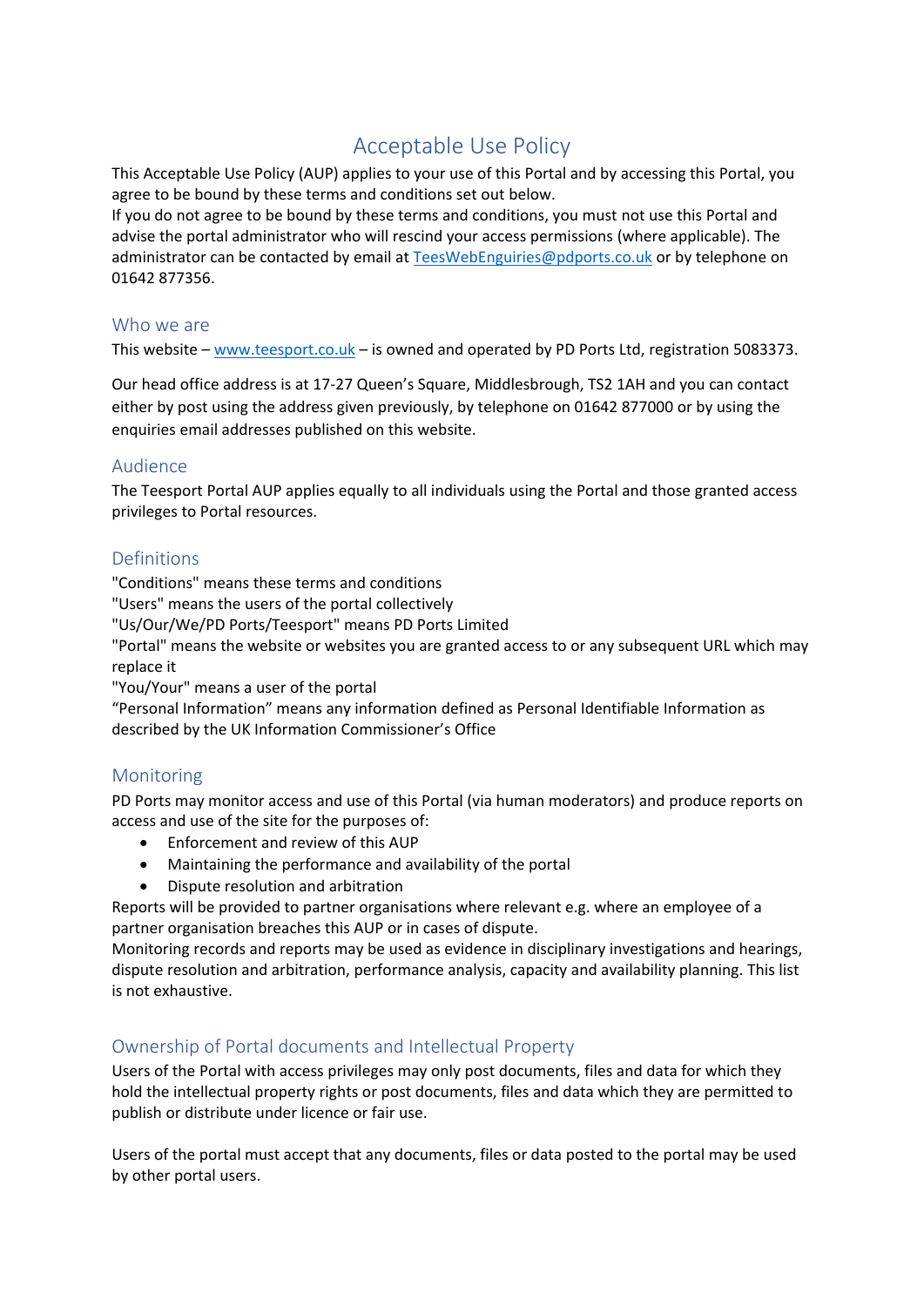Users of the portal may not further distribute documents, files or data from the portal either within their own organisations or to any other organisation without the consent of the original document, file or data owner.

The introduction of any documents, files or data is entirely at the discretion of PD Ports and their inclusion on the portal must be seen as temporary. PD Ports may remove any documents, files or data from the portal without notice.

Any document or substantial part of a work that infringes the [Copyright Designs and Patents Act](http://www.legislation.gov.uk/ukpga/1988/48/contents)  [\(1998\)](http://www.legislation.gov.uk/ukpga/1988/48/contents) will be removed.

#### Acceptable Use Policy – (AUP)

Users will be provided with individual credentials (e.g. user name and password) for the purposes of access to this Portal (where applicable).

Under no circumstances may these credentials be disclosed or shared.

Under no circumstances may anyone ask a user to disclose their credentials.

Under no circumstances may a user leave their computer unlocked or unattended whilst accessing this Portal.

If you feel your security password has been compromised at any time, your password should be changed immediately.

Users must not attempt to access any data or programs stored on the Portal for which they do not have authorization or explicit consent.

Users must not purposely engage in activity that may:

- harass, threaten or abuse others,
- degrade the performance of the Portal or component of the IT Infrastructure,
- infringe any copyright, database right or trade mark of any other person,
- deprive an authorised portal user access,
- obtain extra resources beyond those allocated,
- circumvent or attempt to circumvent security measures.

Users must not download, install or run security programs or utilities that reveal or exploit weaknesses in the security of the Portal.

Portal resources, files and documents must not be used for personal benefit and at no time will such information be disclosed to unauthorised/improper persons.

Users must observe at all times the principles outlined in the Data Protection Act 2018.

Users must not intentionally access, create, store or transmit material on this Portal which PD Ports deems personal or otherwise irrelevant to the stated purpose of the portal or material which we deem to be offensive, indecent or obscene.

Users must not otherwise engage in actions against the aims and purposes of PD ports, of other Portal users or organisations who contribute to or are supported by the aims of the Portal.